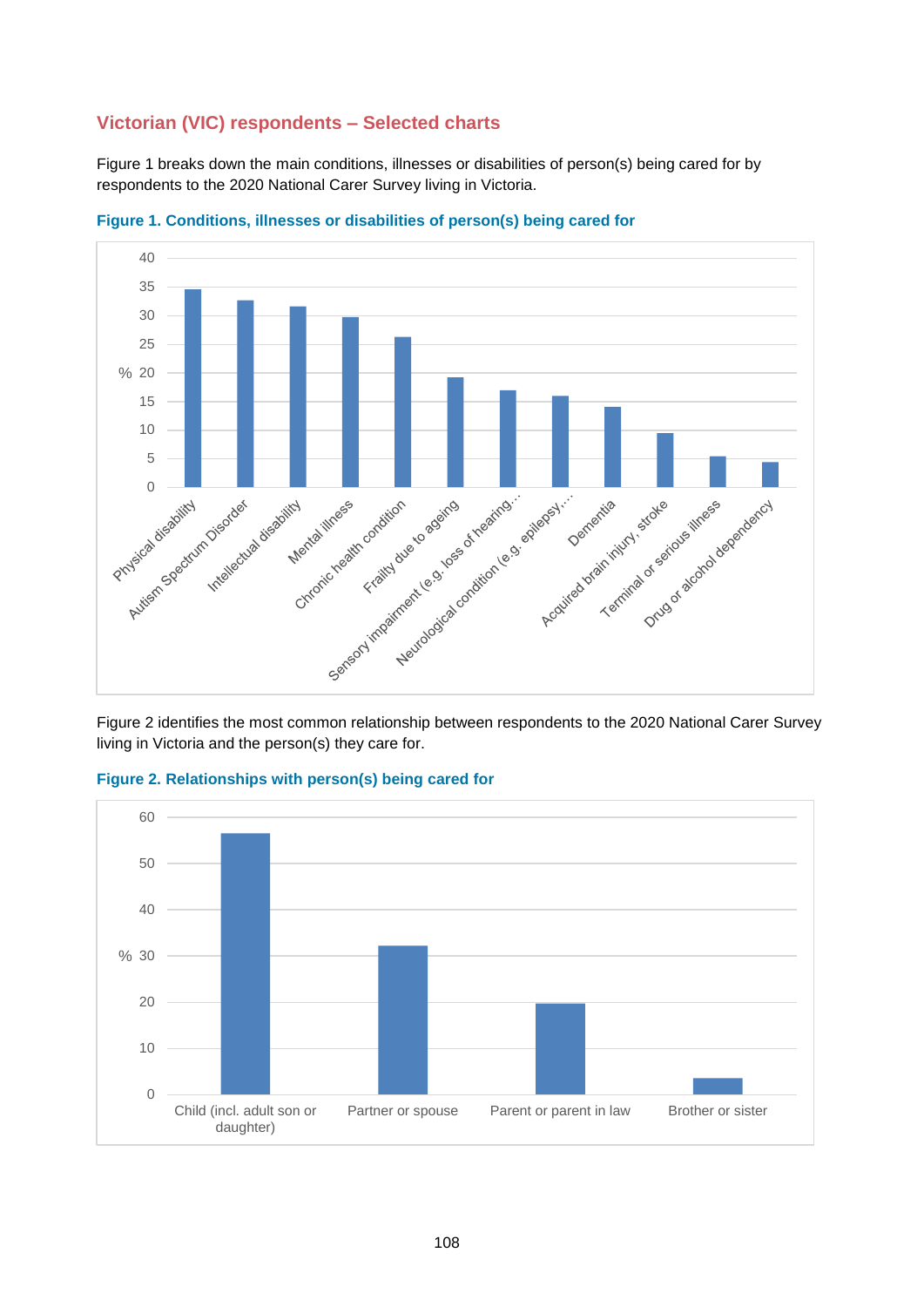Figure 3 reports on carers' experiences with aged care services being accessed by or for the persons(s) they care for, with a focus on carer inclusion and support.





Figure 4 reflects how common a range of key challenges were among carers accessing aged care services with or on behalf of the person(s) they care for.



**Figure 4: Challenges with accessing aged care services**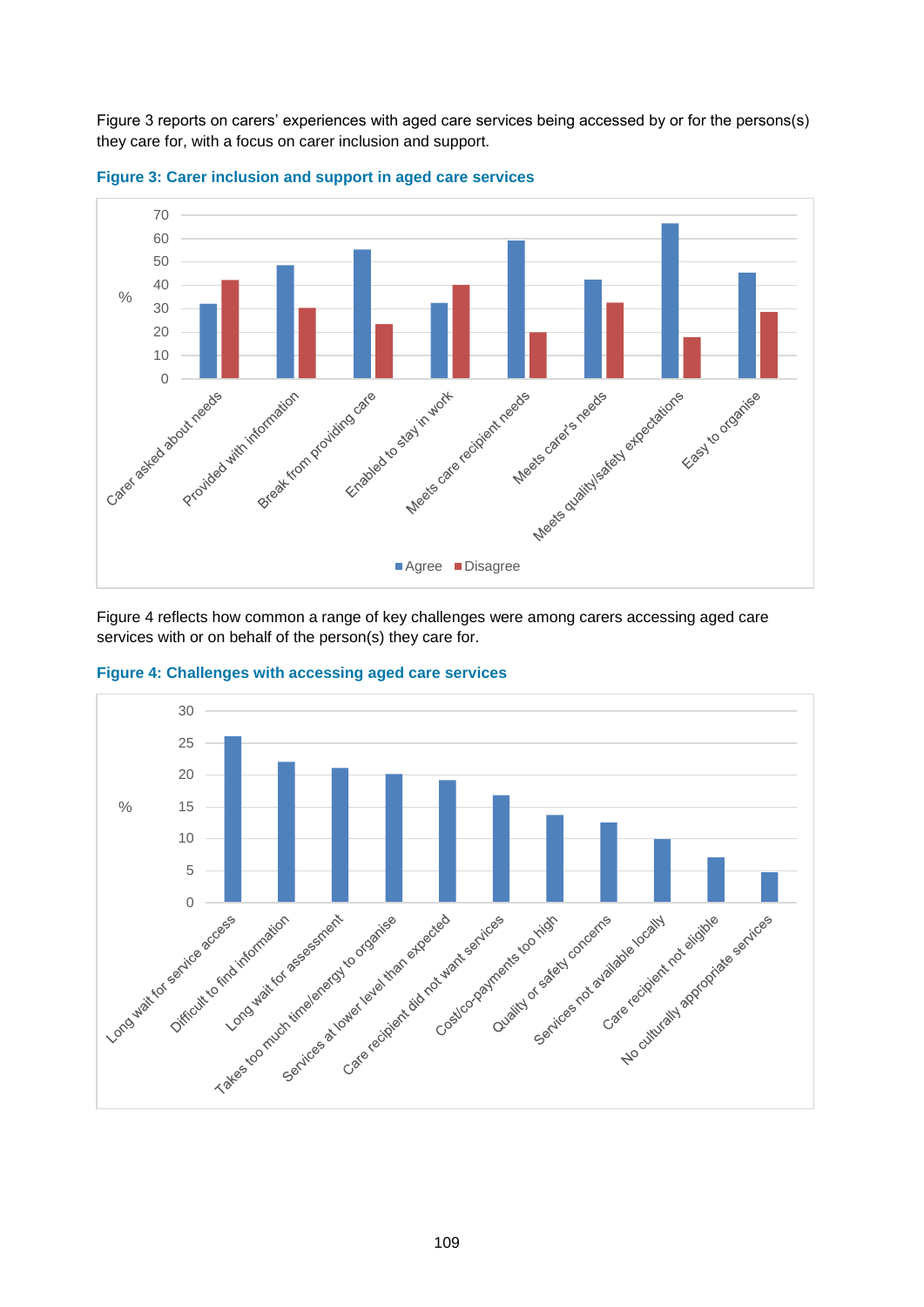

Figure 5 reports on carers' experiences with the NDIS, with a focus on carer inclusion and support.



Figure 6 reflects how common a range of key challenges were among carers accessing disability services with or on behalf of the person(s) they care for.



**Figure 6: Challenges with accessing disability services**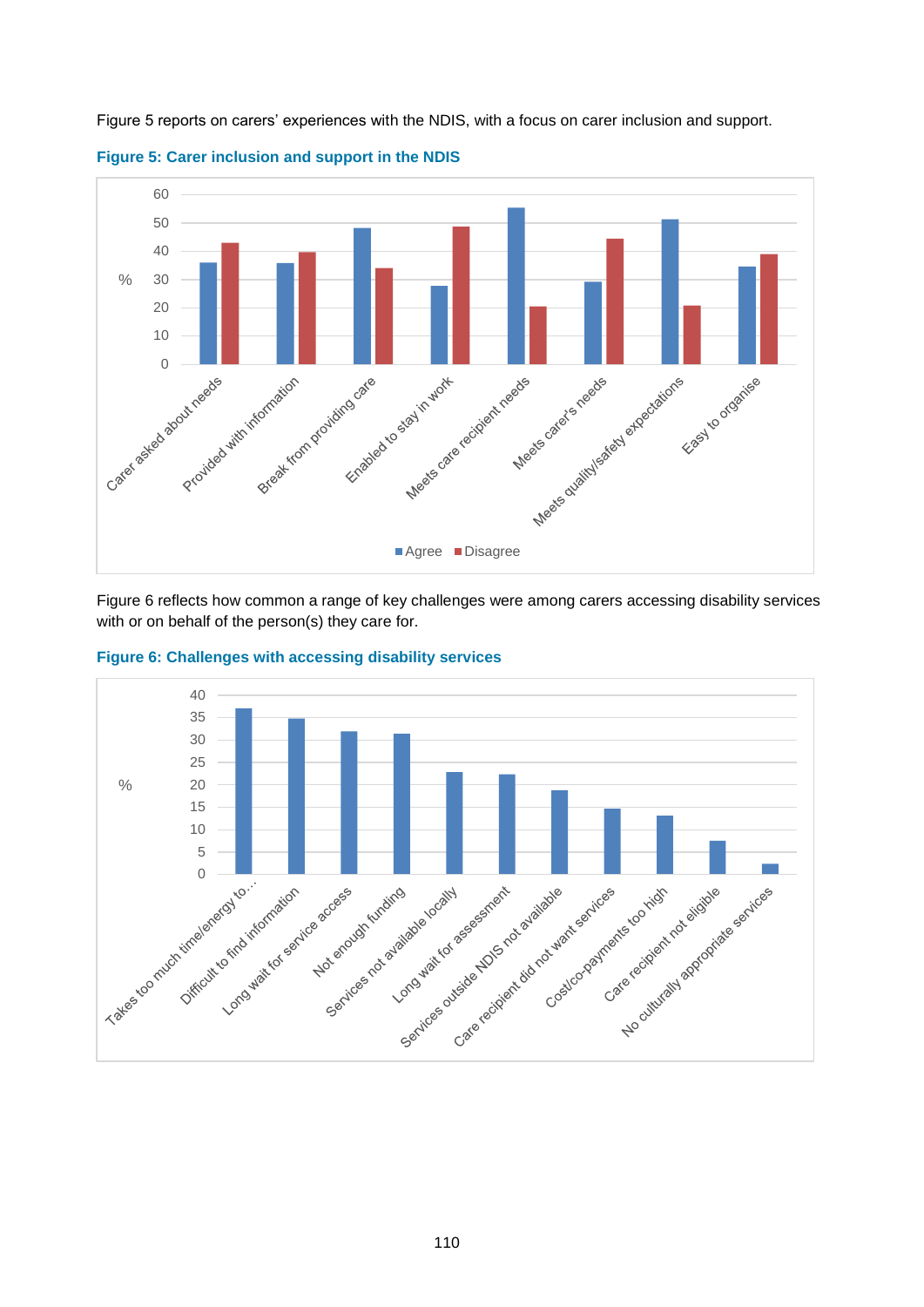Figure 7 reports on carers' experiences with mental health services being accessed by or for the persons(s) they care for, with a focus on carer inclusion and support.





Figure 8 reflects how common a range of key challenges were among carers accessing mental health services with or on behalf of the person(s) they care for.



**Figure 8: Challenges with accessing mental health services**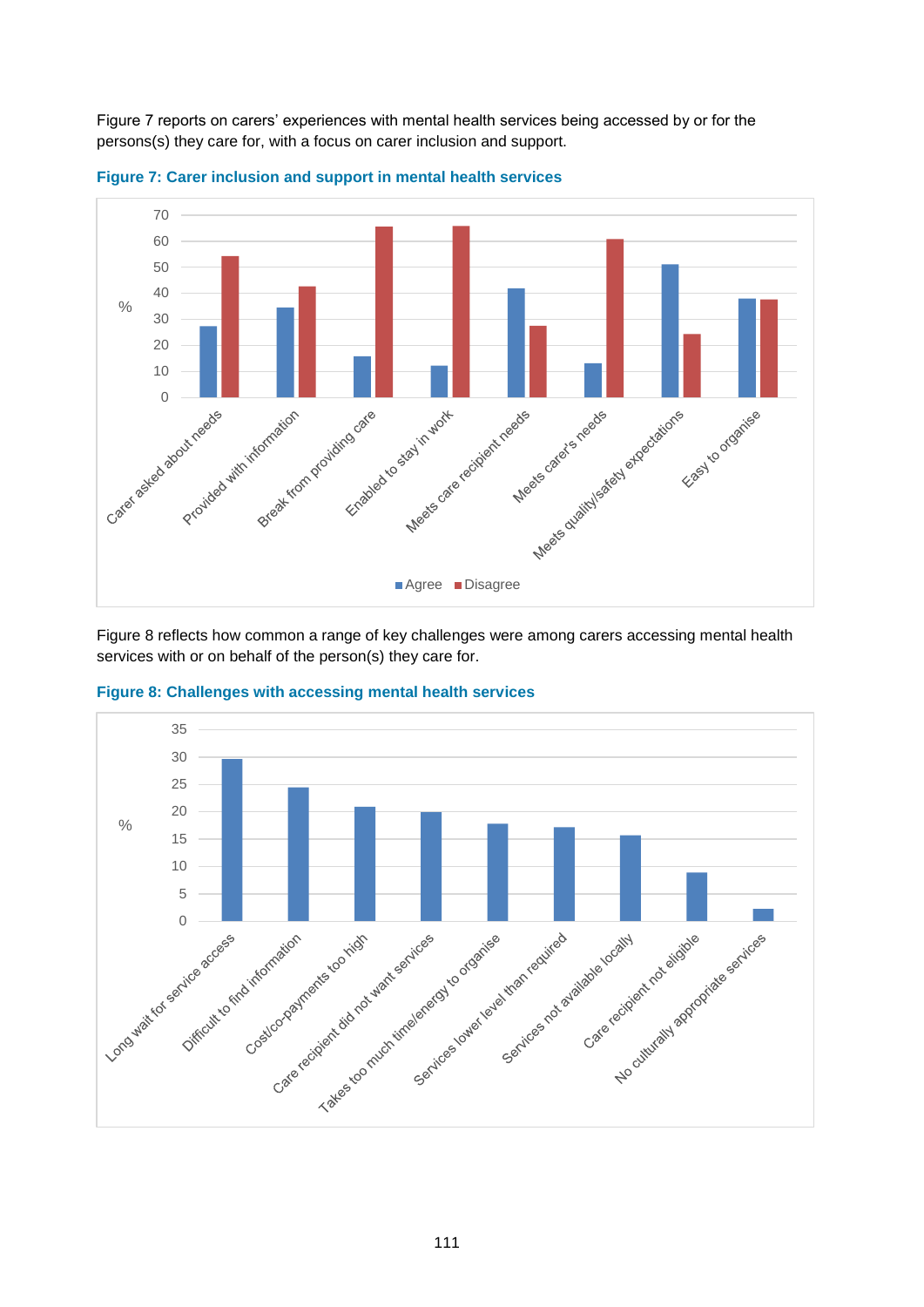Figure 9 examines the extent of carer inclusion and support when carers accompany the person(s) they care for to a general practitioner (GP) or family doctor.





Figure 10 examines the extent of carer inclusion and support when carers accompany the person(s) they care for to a hospital or community health service.